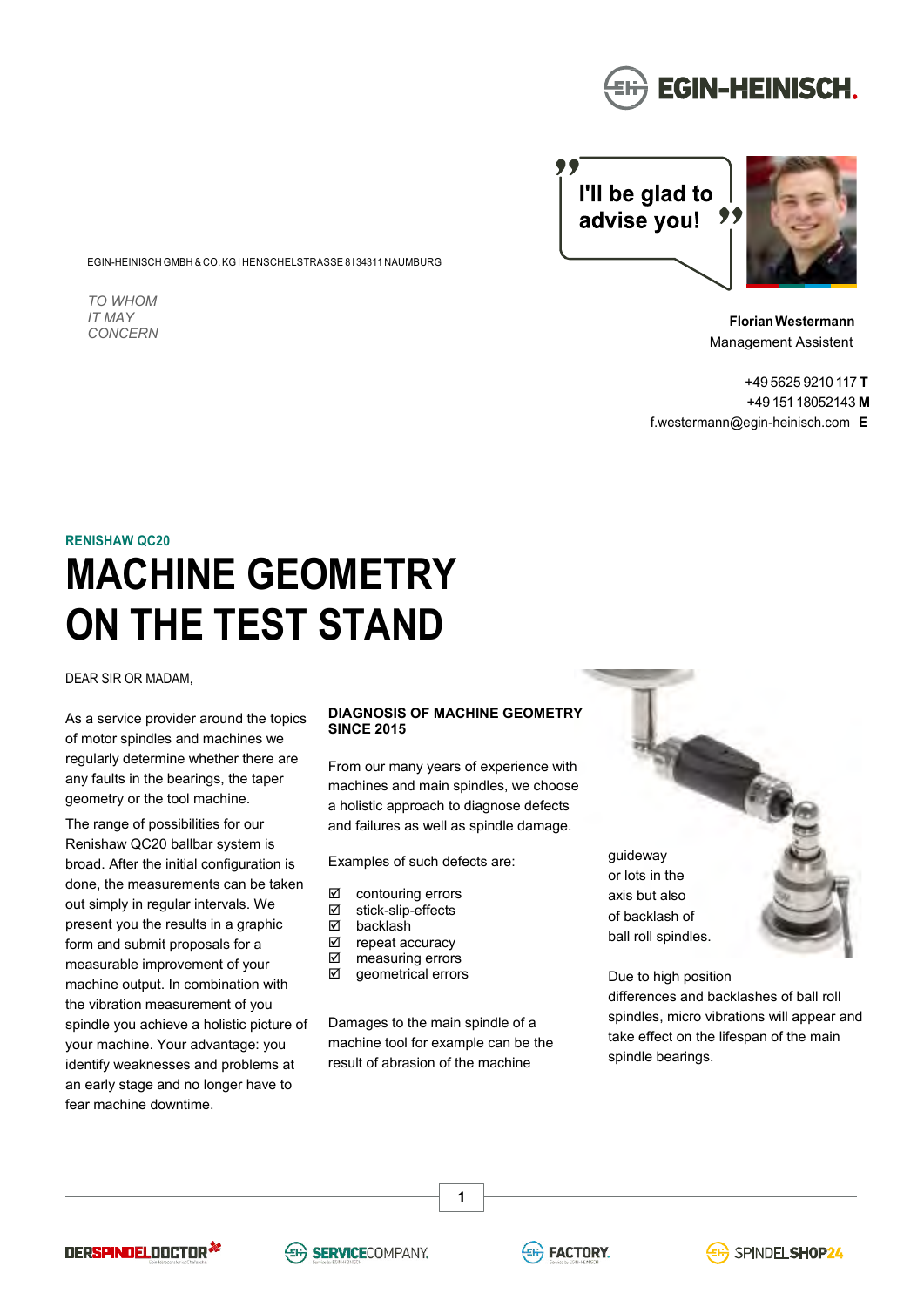

Geometrical irregularities, a changed mandrel position or a misalignment of the machine guideways are all possible reasons for a poor surface quality after processing. Another consequence lies in short downtimes of the machining tools. This all leads to an increased radial and axis exposure of the main spindle units.

## **REPAIR OR EXCHANGE SPINDLE NOT ALWAYS THE BEST SOLUTION**

We see machine tools with a holistic approach. Since many years, EH ServiceCompany carries out mandreland axis measurements and identifies the mandrel position of a spindle in X/Z and Y/Z.

In the same breath we record the concentricity and obtain a valid assessment of the general condition of your machine.

We have discovered time and again a close relationship between

 machine geometry and spindle damage

as well as between

 $\boxtimes$  maintenance condition and spindle damage

In short, a spindle damage rarely arises from problems with the spindle itself or the lifetime of the bearings, but also in other machine issues.

## **WHAT DOES RENISHAW QC20 HAS TO OFFER?**

One thing beforehand: with a CNC machine with an error-free positioning accuracy the actual circle would exactly match the programmed circle.

Once it is found, that the positioning accuracy of the machine is right, a Renishaw ballbar test gives us the possibility to distinguish exactly between the machine and spindle. This is due to the latter will not take part of the test and only holds the measuring system.

Thus, errors of bearings, conical shape or a lack of clamping force can completely fence off other possible issues on the machine.

This insight makes the use of QC 20 to a measurable gain for a holistic view on machine tool geometry and spindle condition.



In practice, there are many factors in the machine geometry or the steering, which can cause effects on the radius of the test circle. More over, abrasion can lead to deviations from the circular shape.

**2**

With the Renishaw Quickcheck QC20 ballbar system we are able to measure actual circle tracks and compare them to programmed track to obtain a clear picture of the machine's precision.

## **WHERE DO THE MEASUREMENTS TAKE PLACE?**

To carry out measurements with our Renishaw QC20 ballbar testing system, we need a free working table and a functional steering. It must be possible to perform an axis interpolation.



The QC20 creates a link between machine and diagnosis unit via Bluetooth which makes cables unneccessary.

How is the measurement performed?

- $\boxtimes$  for the typical measurement, the machine tool must perform two circles – clockwise and counterclockwise
- $\boxtimes$  in practice before and after the measuring circle an additional bow will be added due to acceleration and slowing down of the machine
- $\boxtimes$  by the use of extensions the measuring radius will be chosen regarding the size and sensitivity and certain characteristics. Big radii can be used to highlight geometrical